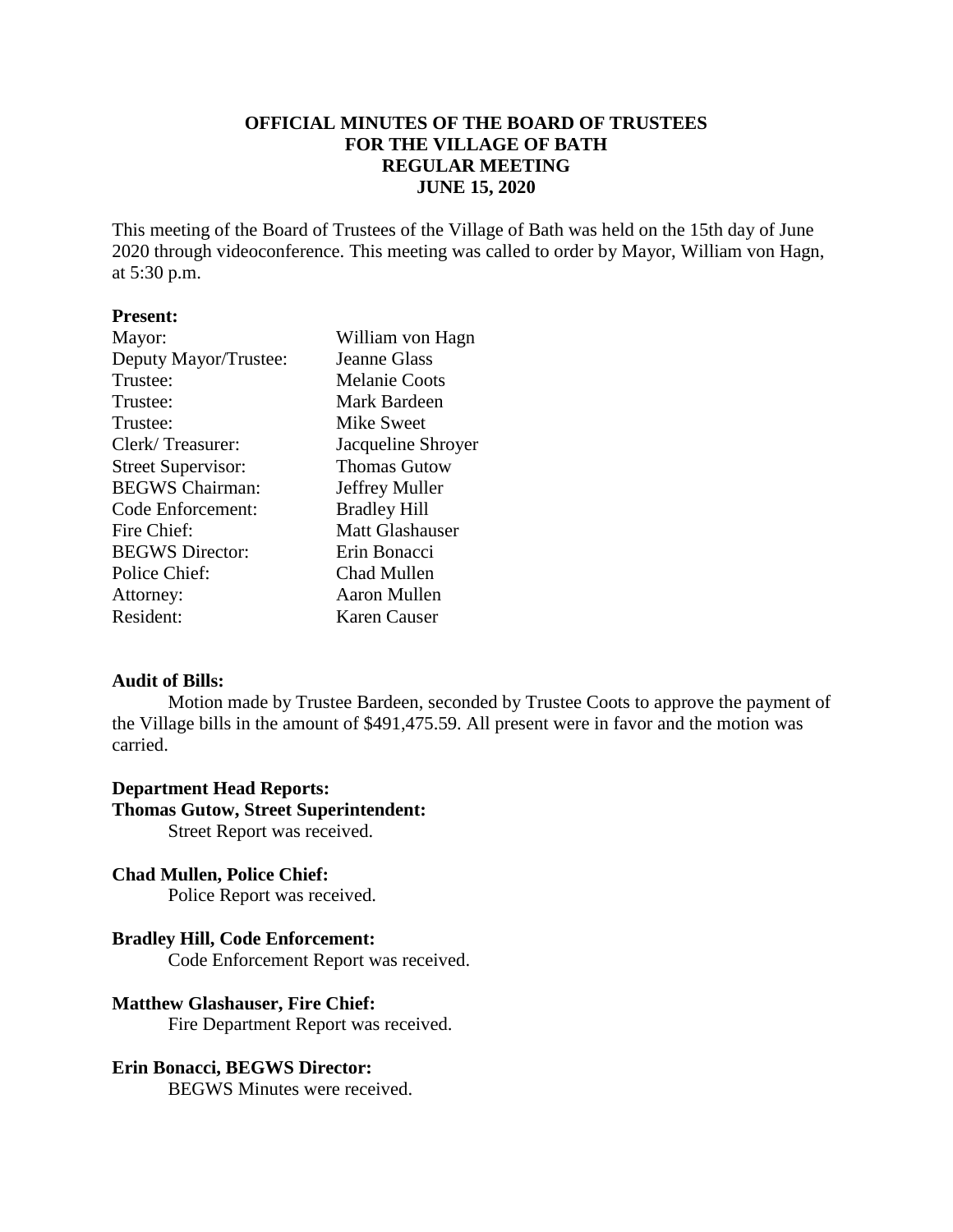### **Jacqueline Shroyer, Clerk/Treasurer Report:**

Clerk/Treasurer Report was not received. Yearend books are not yet closed. Will email report to all board members.

### **Aaron Mullen, Attorney:**

**A n**ew Executive order by NYS is in place that requires all municipalities with police departments to have a local law/resolution addressing racial bias prior to April 2021.

### **Committee Reports:**

#### **Trustee Glass:**

Motion made by Trustee Sweet, seconded by Trustee Coots to authorize Trustee Glass and the Mossy Bank Committee to continue to address WiFi at Mossy Bank Park. All present were in favor and the motion was carried.

#### **New Business:**

### **CDBG First Public Hearing Notice – 2020 Program Year:**

Motion made by Trustee Coots, seconded by Trustee Bardeen to set the public hearing on the community development block grant program for Monday June 29, 2020 at 4:00 p.m. for the purpose of hearing public comment, on the verge of Bath: Community Development Needs, and discuss possible permission of one or more community development block grant applications for the 2020 program year. All present were in favor and the motion was carried.

### **Fire Department Agreement:**

Motion made by Trustee Bardeen, seconded by Trustee Glass to approve the 2020-2021 Bath Volunteer Fire Department Agreement with the Village of Bath and authorize the Mayor to sign the agreement. All present were in favor and the motion was carried.

### **Approve going out to bid for paving:**

Motion made by Trustee Sweet, seconded by Trustee Glass to approve the street department to go out to bid for paving. All present were in favor and the motion was carried.

#### **Sidewalk Food Service:**

Motion made by Trustee Sweet, seconded by Trustee Glass to approve, in accordance with recent executive orders from NYS, the use of sidewalks for businesses with necessary guidelines and authorize the mayor to sign any paperwork for that use. All present were in favor and the motion was carried.

#### **Adjourn Regular Meeting/Executive Session:**

Motion made by Trustee Sweet, seconded by Trustee Glass to adjourn the regular meeting of the Board of Trustees of the Village of Bath at 6:38 p.m. to go into executive session for personnel and contracts. All present were in favor and the motion was carried.

### **Chief asked to stay in executive session, left at 6:55 p.m. Trustee Coots asked to leave executive session. Returned at 6:53 p.m.**